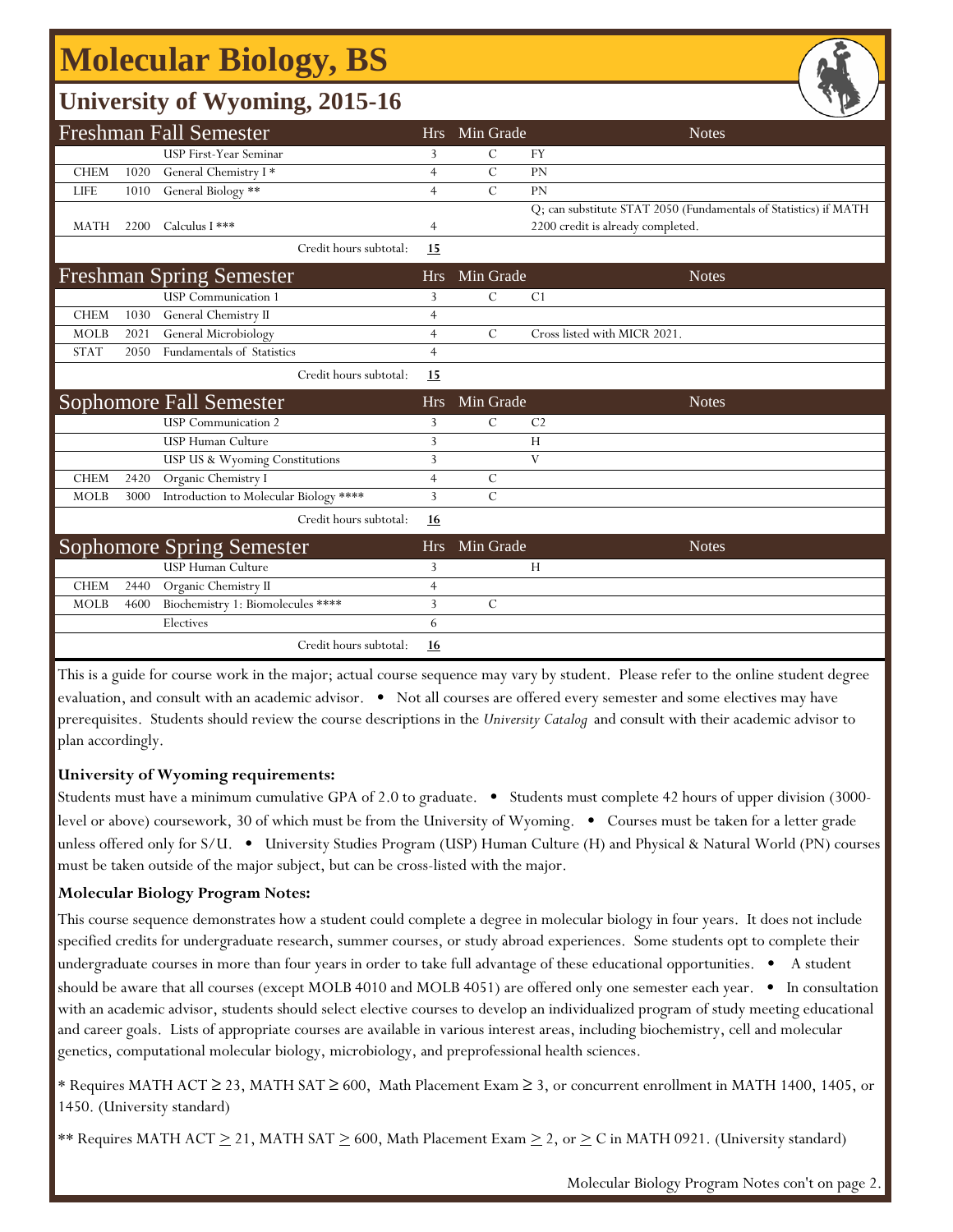# **Molecular Biology, BS**

## **University of Wyoming, 2015-16**

|             |      | $\mathbf{C}^{\prime}$                      |                |                        | - -                                                          |
|-------------|------|--------------------------------------------|----------------|------------------------|--------------------------------------------------------------|
|             |      | <b>Junior Fall Semester</b>                |                | Hrs Min Grade          | <b>Notes</b>                                                 |
| <b>LIFE</b> | 3050 | Genetics                                   | $\overline{4}$ |                        |                                                              |
| <b>MOLB</b> | 4485 | Computers in Biology ****                  | 1              |                        |                                                              |
| <b>MOLB</b> | 4610 | Biochem 2: Bioenergetics & Metabolism **** | $\mathbf{3}$   | $\mathcal{C}$          |                                                              |
| <b>PHYS</b> | 1110 | General Physics I                          | $\overline{4}$ |                        |                                                              |
|             |      | Elective                                   | 3              |                        |                                                              |
|             |      | Credit hours subtotal:                     | <u>15</u>      |                        |                                                              |
|             |      | <b>Junior Spring Semester</b>              | <b>Hrs</b>     | Min Grade              | <b>Notes</b>                                                 |
| <b>MOLB</b> | 4320 | Investigations in Molecular Biology ****   | $\overline{4}$ | C<br>C <sub>3</sub>    |                                                              |
| <b>MOLB</b> | 4615 | Biochemistry 3: Molecular Mechanisms ****  | 3              |                        |                                                              |
| <b>PHYS</b> | 1120 | General Physics II                         | $\overline{4}$ |                        |                                                              |
|             |      | Spring Advanced MOLB Core Course OR        |                |                        |                                                              |
|             |      | MOLB Elective *****                        | 3              |                        |                                                              |
|             |      | Elective                                   | $\overline{3}$ |                        |                                                              |
|             |      | Credit hours subtotal:                     | 17             |                        |                                                              |
|             |      | <b>Senior Fall Semester</b>                | Hrs            | Min Grade              | <b>Notes</b>                                                 |
| <b>MOLB</b> | 4050 | Student Seminar ****                       | 1              | Offered S/U only.      |                                                              |
|             |      | Fall Advanced MOLB Core Course OR MOLB     |                |                        |                                                              |
|             |      | Elective ******                            | 3              |                        |                                                              |
|             |      | MOLB Electives ******                      | $\overline{4}$ |                        |                                                              |
|             |      | Electives                                  | 5              |                        |                                                              |
|             |      | Credit hours subtotal:                     | 13             |                        |                                                              |
|             |      | <b>Senior Spring Semester</b>              | <b>Hrs</b>     | Min Grade              | <b>Notes</b>                                                 |
|             |      |                                            |                |                        | Offered S/U only; can substitute MOLB 4052 (Summer Seminar), |
| <b>MOLB</b> | 4051 | Departmental Seminar ****                  | $\mathbf{1}$   | also offered S/U only. |                                                              |
|             |      | Spring Advanced MOLB Core Course OR        |                |                        |                                                              |
|             |      | MOLB Elective *****                        | 3              |                        |                                                              |
|             |      | <b>Upper Division Electives</b>            | 6              |                        |                                                              |
|             |      | Electives                                  | $\overline{3}$ |                        |                                                              |
|             |      | Credit hours subtotal:                     | 13             |                        |                                                              |
|             |      | <b>TOTAL CREDIT HOURS:</b>                 | <u>120</u>     |                        |                                                              |
|             |      |                                            |                |                        |                                                              |

#### **Molecular Biology Program Notes con't:**

\*\*\* Requires MATH ACT > 27, MATH SAT > 600, Math Placement Exam > 5, or > C in MATH 1405 or 1450. (University standard)

\*\*\*\* **Molecular Biology Core Courses** (22 hours).

\*\*\*\*\* **Spring Semester MOLB Electives or Advanced MOLB Core Courses** (see notes on page 3): Choose from the following. NOTE: MOLB 4440 and 4450 may be applied to the Advanced MOLB Core or the MOLB Elective requirements, but not to both.

| <b>MOLB</b> 4010 | Laboratory Research in MOLB (max 3 hrs) |
|------------------|-----------------------------------------|
| <b>MOLB</b> 4100 | Clinical Biochemistry (3 hrs)           |

MOLB 4440 Microbial Genetics (3 hrs) MOLB 4450 Cell & Developmental Genetics (3 hrs)

\*\*\*\*\*\* **Fall Semester MOLB Electives or Advanced MOLB Core Courses** (see notes on page 3): Choose from the following. NOTE: MOLB 4670 may be applied to the Advanced MOLB Core or the MOLB Elective requirements, but not to both.

| <b>MOLB 4010</b> | Laboratory Research in MOLB (max 3 hrs) | <b>MOLB 4460</b> | Microbial Physiology & Metabolism (3 hrs) |
|------------------|-----------------------------------------|------------------|-------------------------------------------|
| MOLB 4260        | Quantitative Microscopy (1 hr)          | MOLB 4670        | Advanced Molecular Cell Biology (3 hrs)   |
| MOLB 4400        | Immunology (4 hrs)                      |                  |                                           |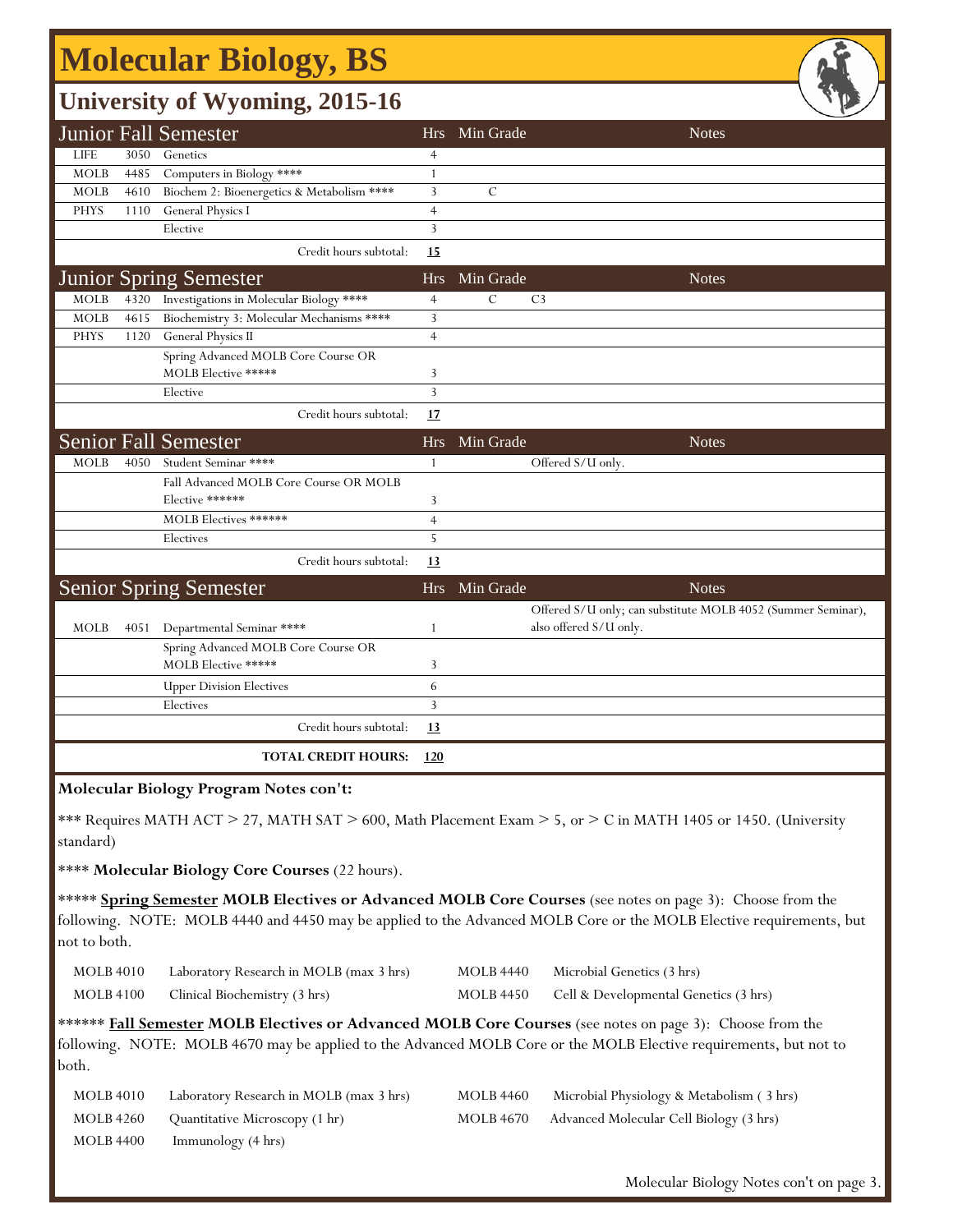#### **Molecular Biology Notes con't:**

**• Advanced MOLB Core Course** (3 hours)**:** For this requirement, students must take either MOLB 4440 (Microbial Genetics), MOLB 4450 (Cell & Developmental Genetics), or MOLB 4670 (Advanced Molecular Cell Biology).

• **Molecular Biology Elective Requirements** (9 hours): Courses from the following list that were not used to fulfill the MOLB Advanced Core requirement (see above) may be applied to the MOLB Elective requirement; a maximum of 3 credits of MOLB 4010 may be counted toward the MOLB Elective requirement.

| <b>MOLB 4010</b> | Laboratory Research in MOLB (max 3 hrs) | <b>MOLB 4460</b> | Microbial Physiology & Metabolism (3 hrs) |
|------------------|-----------------------------------------|------------------|-------------------------------------------|
| <b>MOLB 4100</b> | Clinical Biochemistry (3 hrs)           | <b>MOLB</b> 4495 | Bioinformatics (3 hrs)                    |
| <b>MOLB 4260</b> | Quantitative Microscopy (1 hr)          | <b>MOLB 4540</b> | Microbial Diversity & Ecology (4 hrs)     |
| <b>MOLB 4400</b> | Immunology (4 hrs)                      | <b>MOLB 4670</b> | Advanced Molecular Cell Biology (3 hrs)   |
| <b>MOLB 4440</b> | Microbial Genetics (3 hrs)              | <b>MOLB 5650</b> | Protein Structure & Function (3 hrs)      |
| <b>MOLB 4450</b> | Cell & Developmental Genetics (3 hrs)   |                  |                                           |